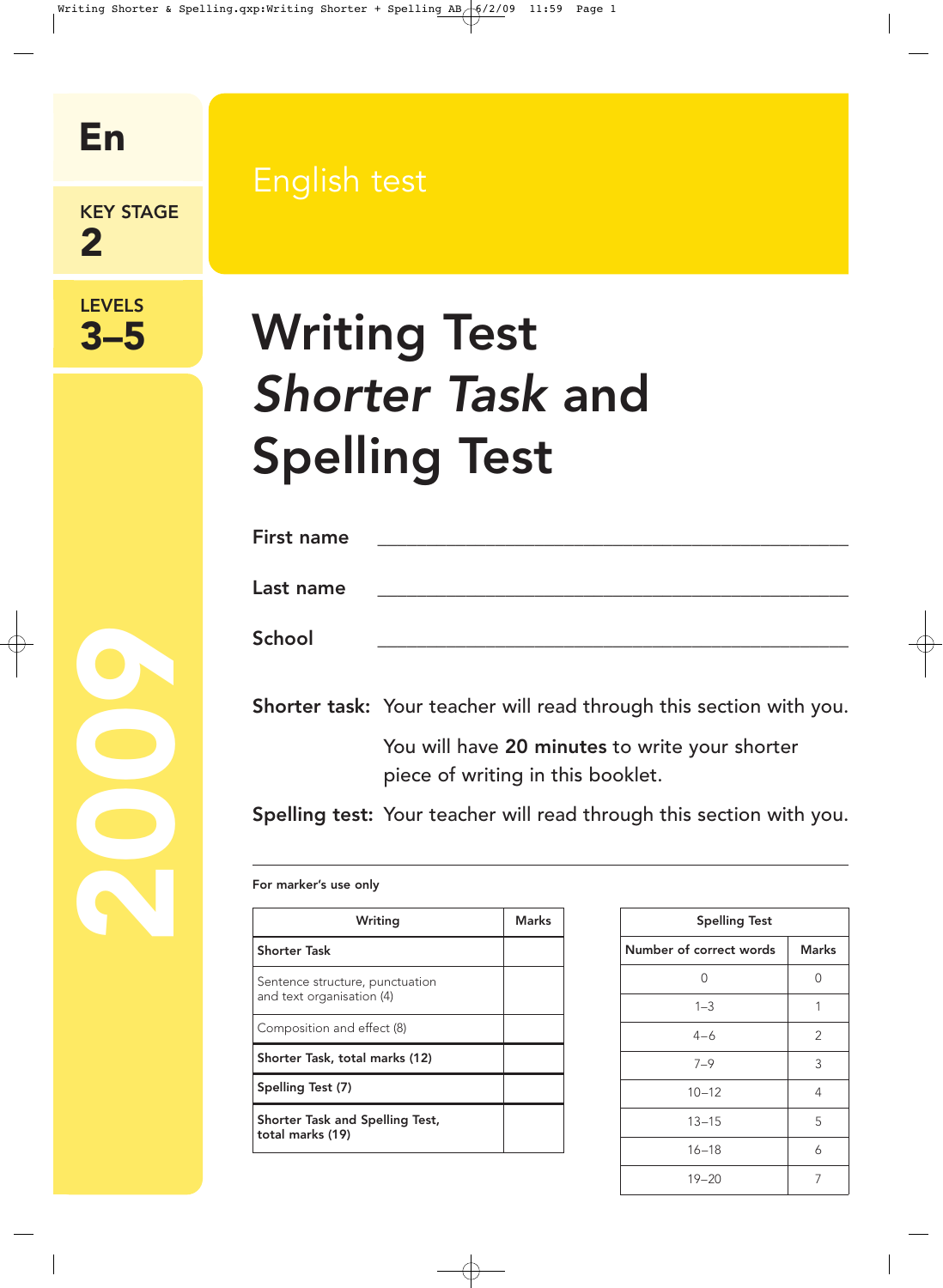## **A Busy Place**

Imagine a busy place:



Where was the place? What kind of atmosphere did it have? Was it a market, a crowded street, or somewhere else?

**Your task is to write a description of this place.** 

### **PLANNING**

| Where was the busy place? Tick one.           |  |
|-----------------------------------------------|--|
| A market                                      |  |
| A crowded street                              |  |
| Your own idea                                 |  |
| Words and phrases to describe the busy place: |  |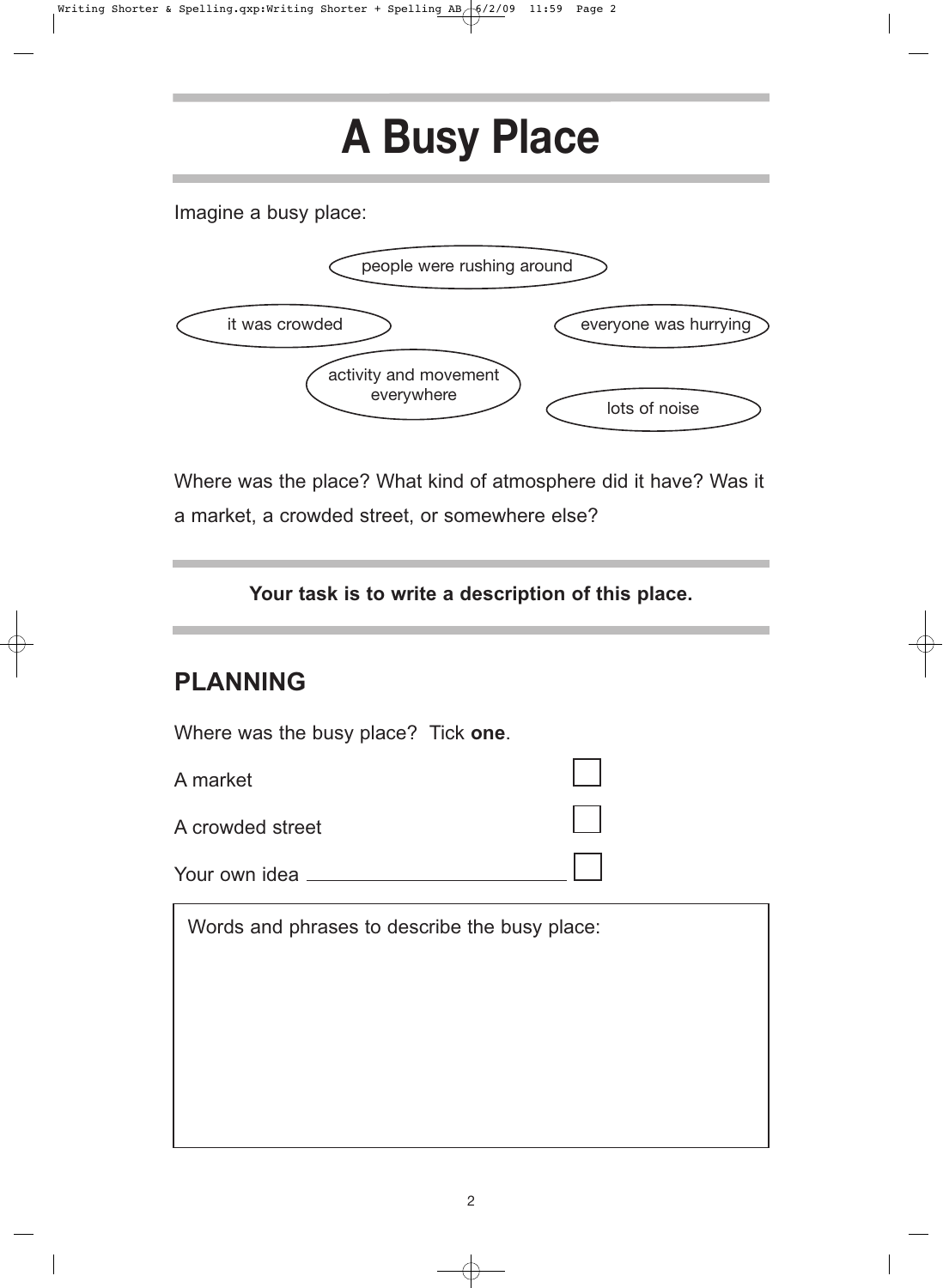| Now write your description on this page. |  |  |
|------------------------------------------|--|--|
|                                          |  |  |
|                                          |  |  |
|                                          |  |  |
|                                          |  |  |
|                                          |  |  |
|                                          |  |  |
|                                          |  |  |
|                                          |  |  |
|                                          |  |  |
|                                          |  |  |
|                                          |  |  |
|                                          |  |  |
|                                          |  |  |
|                                          |  |  |
|                                          |  |  |
|                                          |  |  |
|                                          |  |  |
|                                          |  |  |
|                                          |  |  |
|                                          |  |  |
|                                          |  |  |
|                                          |  |  |
|                                          |  |  |
|                                          |  |  |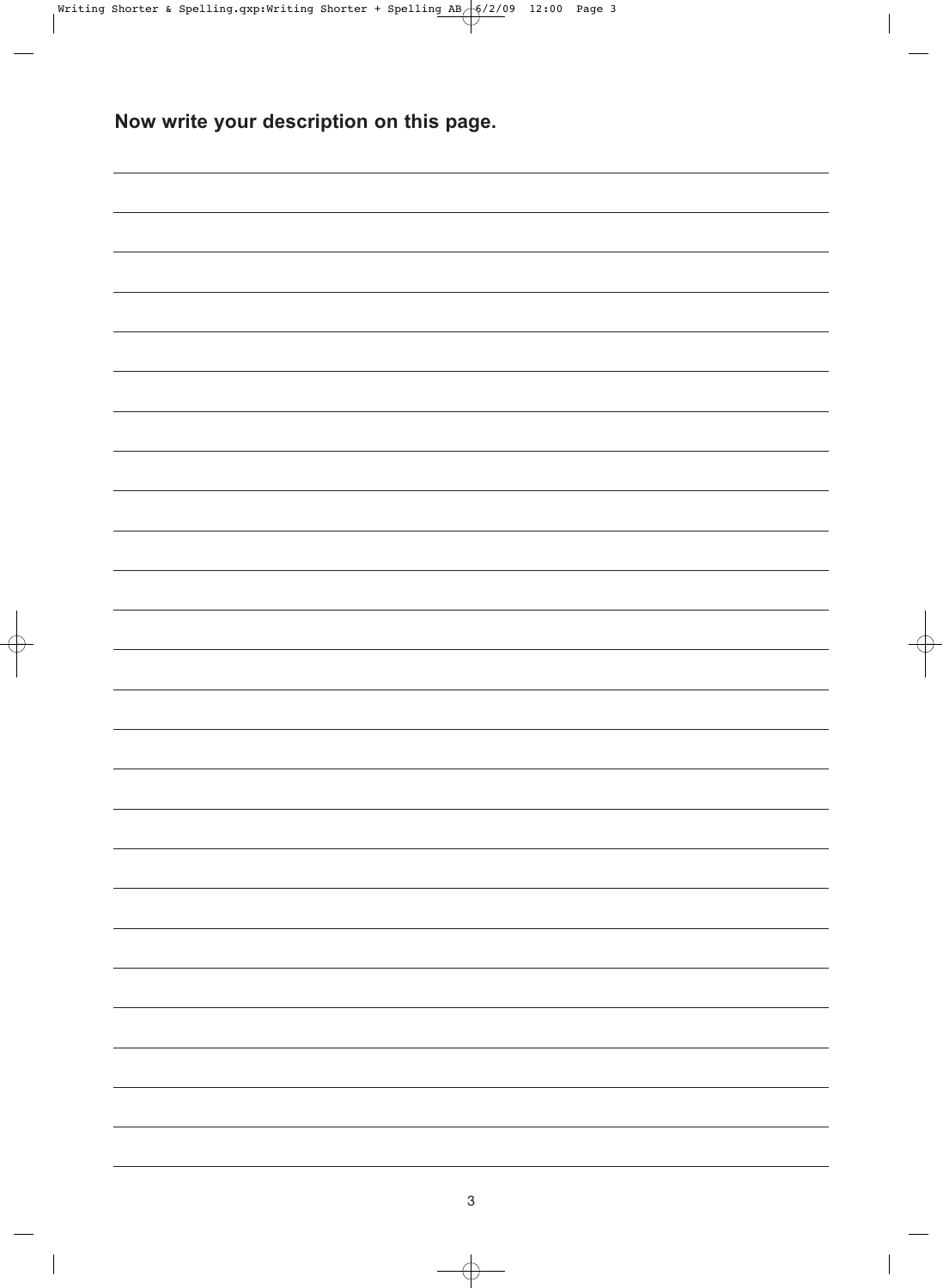**[Blank page]**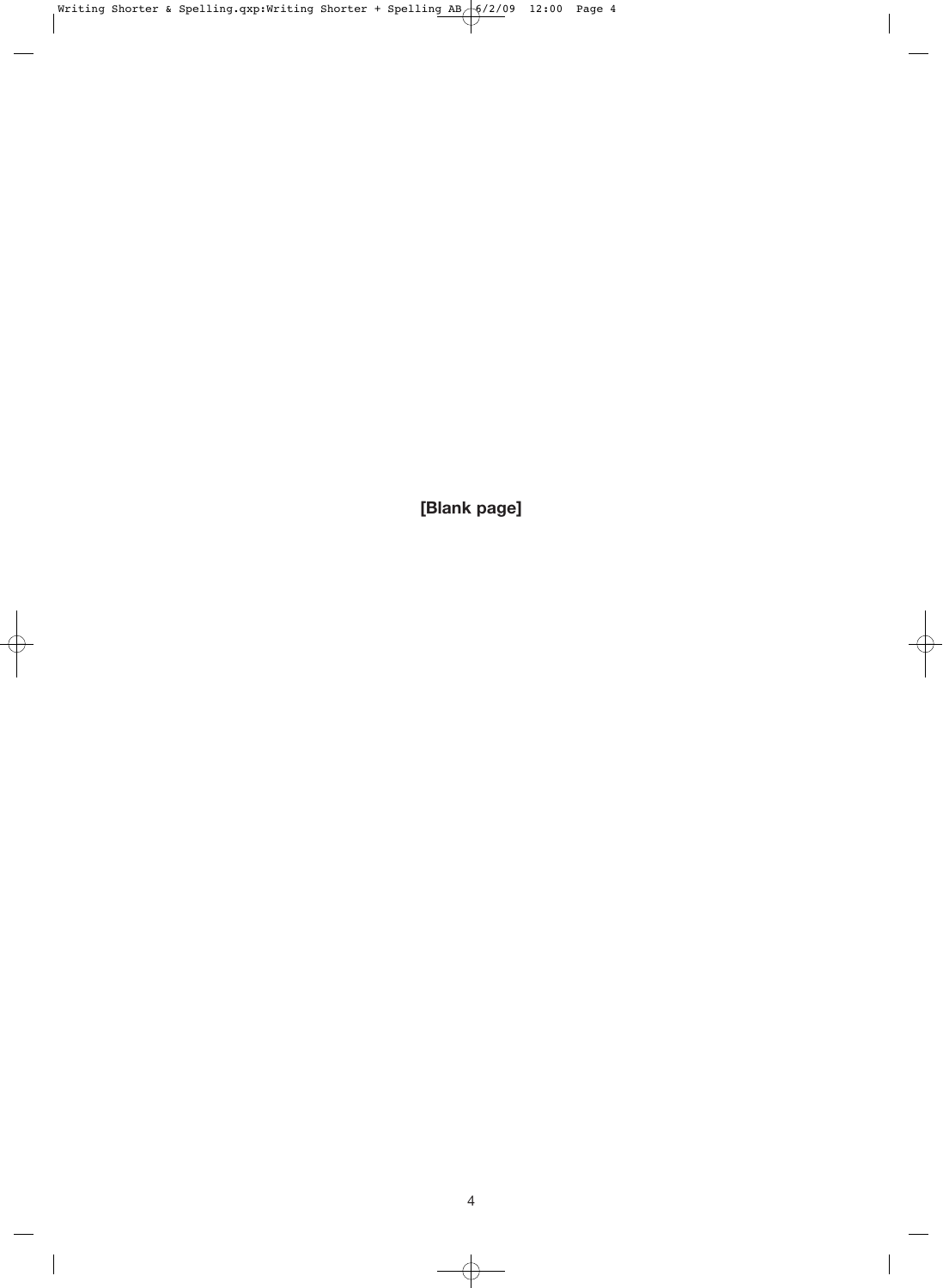### **Spelling Test**

Do not turn over this page until your teacher tells you to.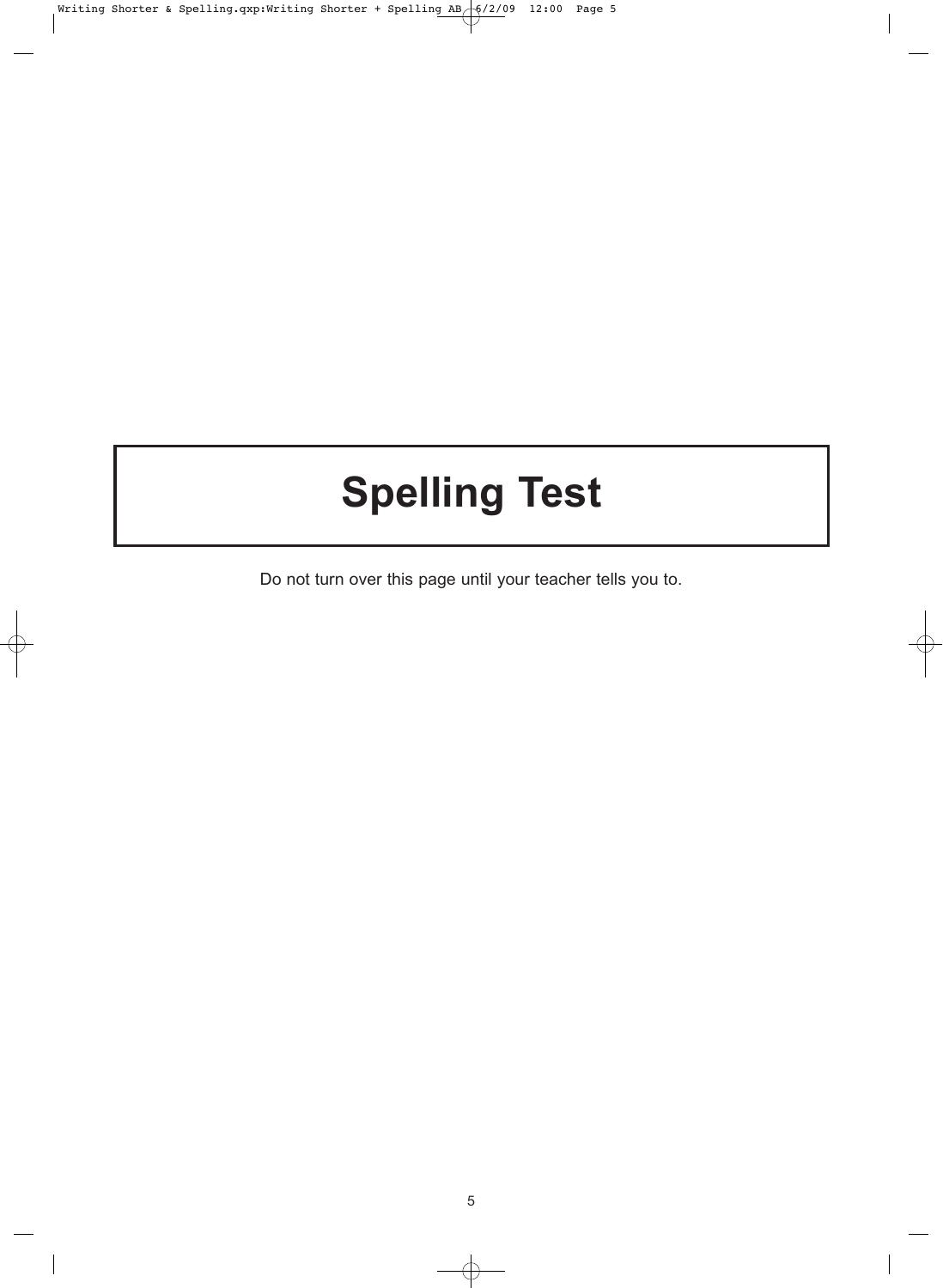### **The Crater**

In Tanzania, in Africa, there are a \_\_\_\_\_\_\_\_\_\_\_\_\_\_\_\_\_\_\_ number of national parks and conservation areas. These **places are famous for their beautiful** landscapes and many wild animals.

1

2

6

5

7

8

4

3

One famous conservation area contains an unusual and **crater.** It is called a 'caldera' and is all that is left of a \_\_\_\_\_\_\_\_\_\_\_\_\_\_\_\_\_\_\_\_\_\_\_\_\_\_ volcano that is no longer active.

The crater of the volcano is over 1000 metres high and its

rim is often by clouds. The steep

**EXECUTE:** into the crater takes you to an

**Lake**, which is

**EXECUTE:** by grasslands. The crater forms a

perfect self-sufficient home for over 25,000 animals.